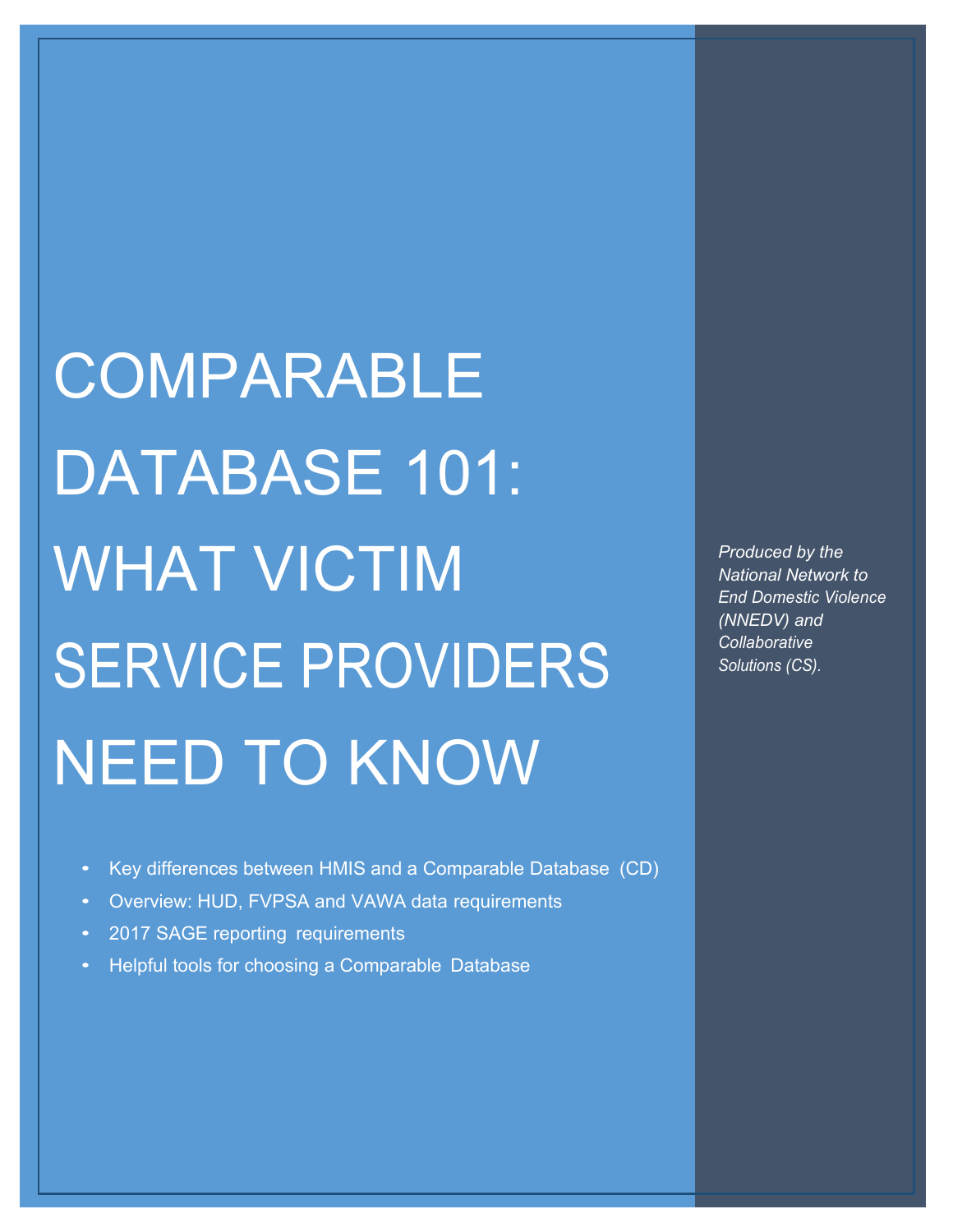### **BACKGROUND**

A Homeless Management Information System (HMIS) is a locally administered data system used to record and analyze client, service, and housing data for individuals and families who are homeless or at risk of homelessness. The U.S. Department of Housing and Urban Development (HUD) and other policymakers use HMIS data to better inform homeless policy- and decision-making at the federal, state, and local levels. Victim service providers, as referenced in the HMIS Proposed Rule, cannot input client-level information into the certified local HMIS system under the standard privacy and security settings. Victim service providers, instead, must enter client information into a separate Comparable Database, and provide aggregate data to the Continuum of Care (CoC). A Comparable Database must comply with HMIS requirements. Within the HMIS Proposed Rule, a Comparable Database is an alternative system that victim service providers use to collect client-level data over time and to generate aggregate reports based on the data. CoC and Emergency Solutions Grants (ESG) funds may be used to establish and operate a Comparable Database that collects client-level data over time and generates aggregate reports based on the data. The CoC and victim service providers must work with the HMIS lead to determine if a system is a Comparable Database and document that the alternative system meets all HUD system requirements. Additional HUD guidance on Comparable Databases is forthcoming.

# **DATA AND CONFIDENTIALITY OVERVIEW: the Violence Against Women Act (VAWA), Family Violence Prevention Services Act (FVPSA) and HUD Funded Victim Service Providers**

The Violence Against Women Act (VAWA) and the Family Violence Prevention and Services Act (FVPSA) contain strong, legally codified confidentiality provisions that limit victim service providers from sharing, disclosing or revealing victims' personally identifying information, including entering information into shared databases like HMIS. These provisions underpin confidentiality practices that protect the safety and privacy of victims of domestic violence, dating violence, sexual assault, and stalking who are seeking services. The confidentiality provisions in VAWA and FVPSA apply to all grantees and subgrantees funded by VAWA and FVPSA.

Based on VAWA requirements**, HUD ESG and CoC subrecipients who are victim service providers are prohibited from entering personally identifying information in HMIS**. Additionally, all households, whether being served by a victim service provider or not, have the right to refuse to have their personally identifying information entered into HMIS and shared among providers within the CoC and are still able to receive services if eligible.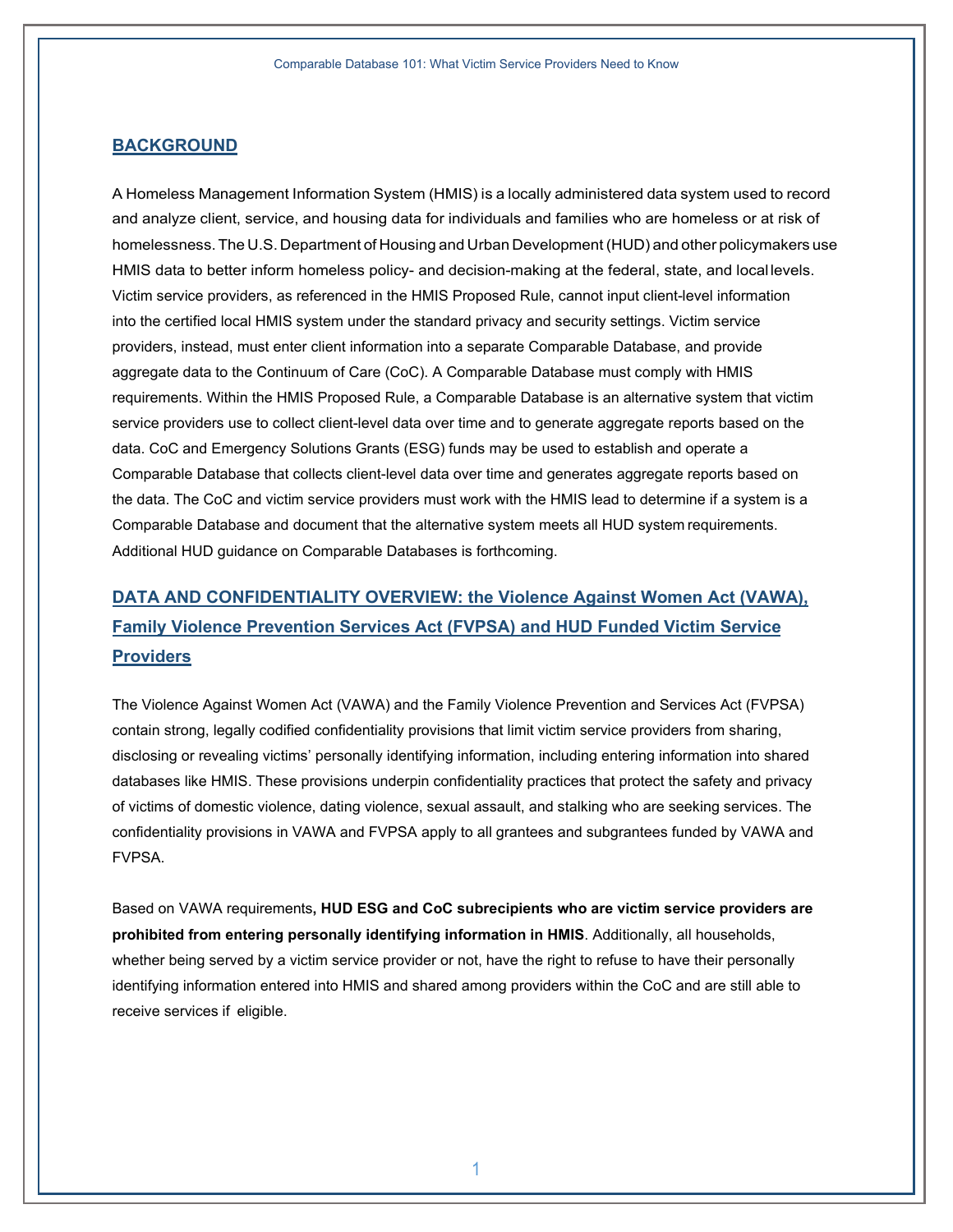VAWA and FVPSA:

- Prohibit grantees from disclosing, revealing, or releasing any personally-identifying information or individual information collected in connection with services requested, utilized, or denied through grantees' and sub grantees' programs, regardless of whether the information has been encoded, encrypted, hashed, or otherwise protected without informed, written, reasonably time-limited consent.
- State that in no circumstances can any personally-identifying information be shared in order to comply with Federal, tribal, or State reporting, evaluation, or data collection requirements, whether for this program or any other Federal, tribal, or State grant program.
- Allows grantees to share non-personally identifying data in the aggregate regarding services to their clients and non-personally-identifying demographic information to comply with Federal, State, tribal, or territorial reporting, evaluation, or data collection requirements.

Additionally, VAWA prohibits grantees from requiring a signed release as a condition of service. Victim service providers cannot be penalized by having their funds withheld or application incentives removed for complying with this federal law or any State law protecting victim confidentiality.

It's critical to inform survivors that they have the right to refuse to answer any of the questions required to complete the data fields and survivors must be given the option to not provide personally-identifying information that will be entered into the Comparable Database or HMIS. Programs should ensure that they are aware of the technical aspects of securing of all information collected and retained for this purpose. See link to *TechSafety Guide to Selecting a Database*

# **SELECTING A COMPARABLE DATABASE**

It is essential to center confidentiality, security designs, privacy requirements, and guidelines as set forth by VAWA and FVPSA federal law when choosing a database. Confidentiality, security designs, privacy requirements, and guidelines set forth by VAWA and FVPSA federal funding source should all be an important part of choosing a database. Selecting and purchasing a Comparable Database is a part of a planning process to determine what is best for your organization and local CoC requirements. Secure and victim-centered Comparable Databases must have the following characteristics:

- $\triangleright$  The victim service provider controls who can access and see client information.
- $\triangleright$  Access to the database is carefully controlled by the victim service provider.
- $\triangleright$  Meets the standards for security, data quality, and privacy of the HMIS within the Continuum of Care. The Comparable Database may use more stringent standards than the Continuum of Care's HMIS.
- $\triangleright$  Complies with all HUD-required technical specifications and data fields listed in HMIS.
- $\triangleright$  Be programmed to collect data with the most up-to-date HMIS Data Standards.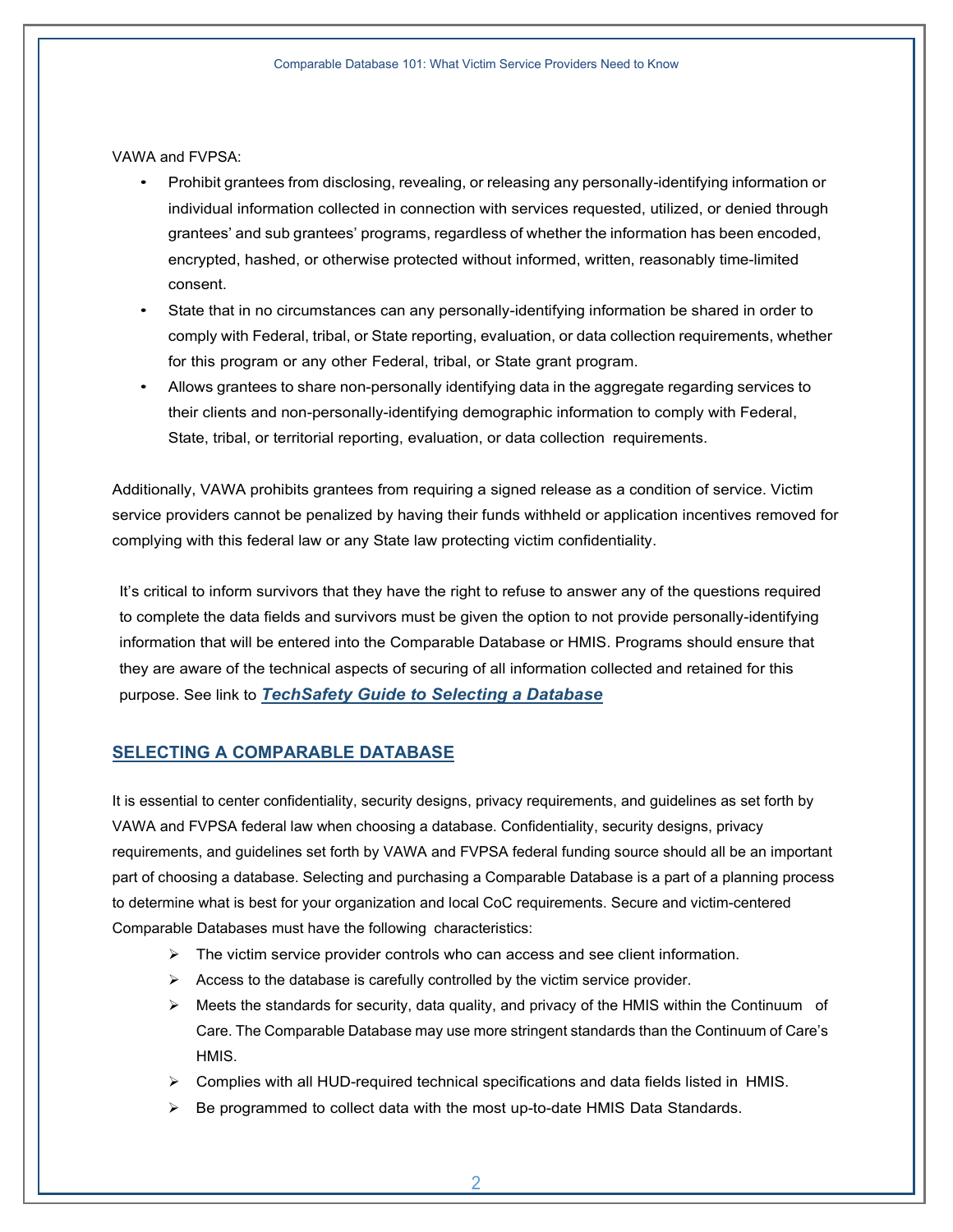- $\triangleright$  Have the functionality necessary to de-duplicate client records within each system in order to provide an aggregate and unduplicated count of clients by project type.
- $\triangleright$  Be able to generate all reports required by federal partners, for example, the HUD-CoC APR and the HUD-ESG CSV for the e-CART reporting tool.
- $\triangleright$  Data fields that can be modified and customized by the victim service provider to benefit clients.

Additionally, individual survivor data must be routinely destroyed as soon as the program no longer needs it to provide client services or to satisfy grant/legal requirements. Victim service providers may suppress aggregate data on specific client characteristics if the characteristics would be personally identifying. Finally, the program's contract with the database vendor should include binding agreements to ensure security of and program control over clientdata.

#### **SAGE: HMIS REPORTING REPOSITORY**

HUD is changing the data submission format for the annual HUD CoC Annual Progress Report (APR) and victim services providers with Comparable Databases need to be able to meet SAGE requirements.

- Ø **What is SAGE?** HUD is switching from e-snaps to the new platform, SAGE, for APR reporting. Recipients are required to upload time-stamped Comma Separated Values (CSV) data from their HMIS/Comparable Database to fulfill the APR reporting requirement in SAGE. Recipients will not be able to manually enter data about participants served.
- Ø **Does SAGE work with my database?** The following Comparable Databases currently utilized by victim service providers will support the CSV requirement for the APR report: Service Point, Osnium WS, and Empower DB. Additional databases may be forthcoming.
- Ø **When do I need to start using SAGE?** Now! As of April 1, 2017, grantees will no longer submit APRs in e-snaps and will begin using the new system, SAGE. This applies to most CoC homeless assistance grants. Any APR submission that was started in e-snaps prior to April 1, 2017 will be completed in e-snaps.
- Ø **What if I have difficulty generating a CSV file?** HUD created a platform for providers to submit an "Ask A Question (AAQ)" if they are unable to generate the CSV file. Providers will be given instructions to manually enter the data into a file. As a follow-up with HUD, providers will need to inform HUD how they will update their systems in a timely manner to be able to fulfill the CSV requirement. If you have an APR due soon, reach out to your HUD field office as soon as possible to request an extension to the APR deadline.

**Coordinated Entry:** Data sharing with the Coordinated Entry context is a related but complex topic. Further guidance on data sharing within Coordinated Entry will be available in the future. For additional information on Coordinated Entry requirements and implementation please see the links below.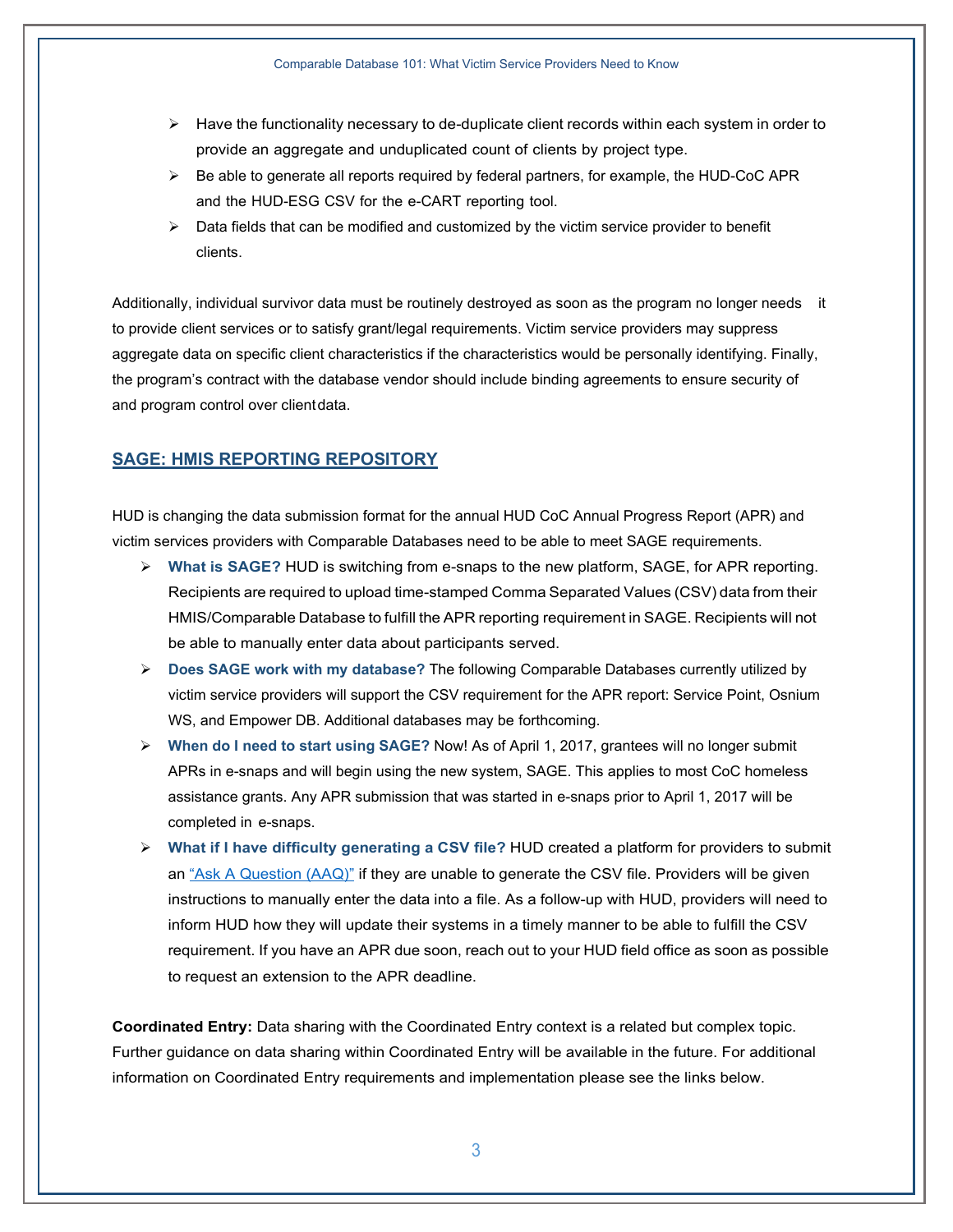# **ADDITIONAL TOOLS AND FURTHER READING**

- Ø **Homeless Emergency Assistance and Rapid Transition to Housing (HEARTH): Proposed Rule for HMIS Requirements**
- Ø **2017 HMIS Data Standards**
- Ø **Domestic Violence Housing and Technical Assistance Consortium Coordinated Entry (CE) Process for Victim Service Providers FAQs**
- Ø **HUD's Coordinated Entry and Victim Service Providers FAQs**
- Ø **HUD's Coordinated Entry Guidebook**
- Ø **CoC Interim Rule**
- Ø **ESG InterimRule**
- Ø **FVPSA & VAWA Confidentiality Overview**
- Ø **SAGE CoC APR Guidebook**
- Ø **SAGE: HMIS Reporting Repository**
- Ø **TechSafety Guide to Selecting a Database**

**Please visit** NNEDV's technology safety website for more detailed guidance on how to select a Comparable Database. If you would like technical assistance support, please contact Laura Chaath, CS, at laura@collaborative-solutions.net or Debbie Fox, NNEDV at dfox@nnedv.org for further guidance. More information on the Domestic Violence and Housing Technical Assistance Consortium (DVHTAC) is below.

4